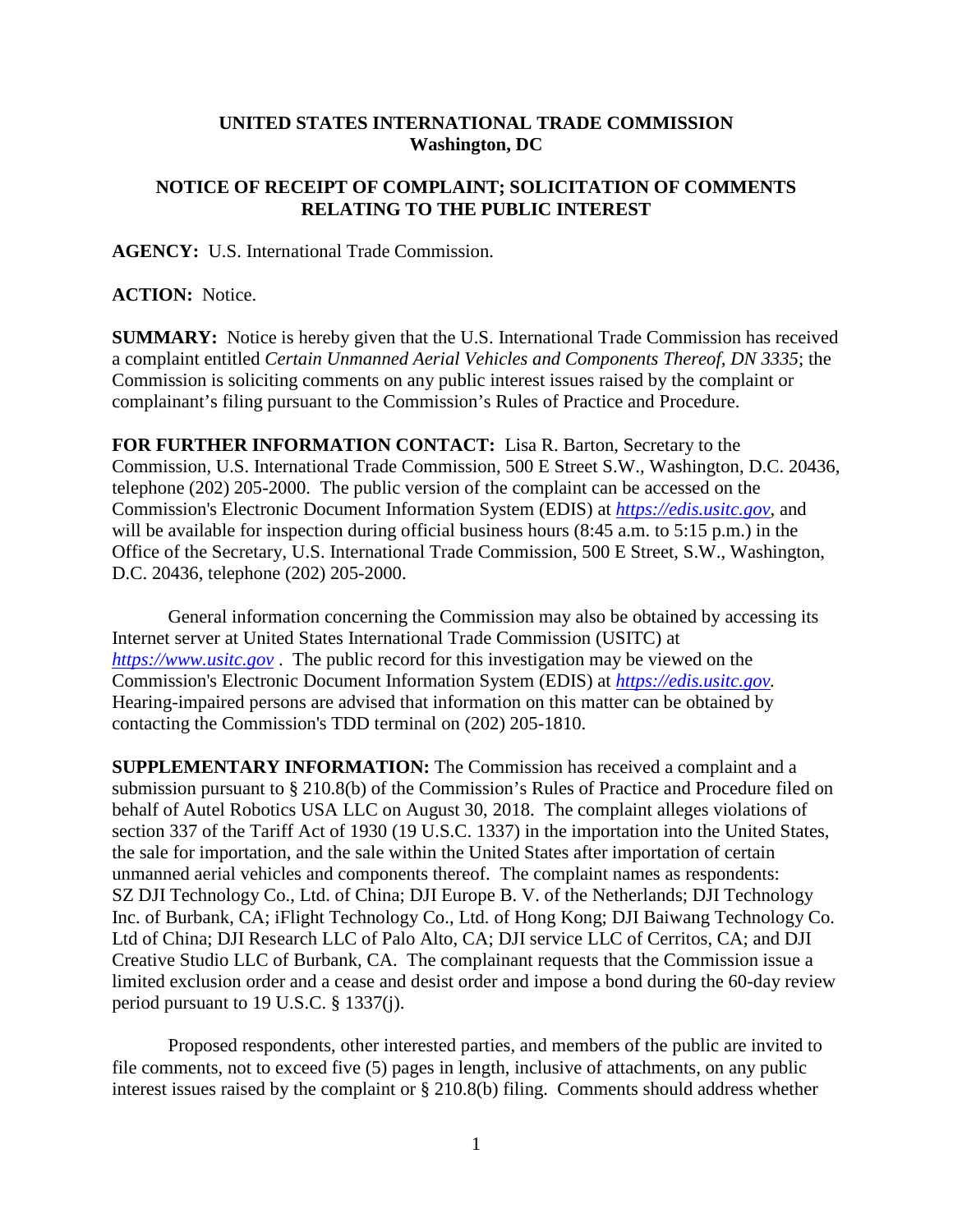issuance of the relief specifically requested by the complainant in this investigation would affect the public health and welfare in the United States, competitive conditions in the United States economy, the production of like or directly competitive articles in the United States, or United States consumers.

In particular, the Commission is interested in comments that:

- (i) explain how the articles potentially subject to the requested remedial orders are used in the United States;
- (ii) identify any public health, safety, or welfare concerns in the United States relating to the requested remedial orders;
- (iii) identify like or directly competitive articles that complainant, its licensees, or third parties make in the United States which could replace the subject articles if they were to be excluded;
- (iv) indicate whether complainant, complainant's licensees, and/or third party suppliers have the capacity to replace the volume of articles potentially subject to the requested exclusion order and/or a cease and desist order within a commercially reasonable time; and
- (v) explain how the requested remedial orders would impact United States consumers.

Written submissions on the public interest must be filed no later than by close of business, eight calendar days after the date of publication of this notice in the *Federal Register*. There will be further opportunities for comment on the public interest after the issuance of any final initial determination in this investigation. Any written submissions on other issues should be filed no later than by close of business nine calendar days after the date of publication of this notice in the *Federal Register*. Complainant may file a reply to any written submission no later than the date on which complainant's reply would be due under  $\S 210.8(c)(2)$  of the Commission's Rules of Practice and Procedure (19 CFR 210.8(c)(2)).

Persons filing written submissions must file the original document electronically on or before the deadlines stated above and submit 8 true paper copies to the Office of the Secretary by noon the next day pursuant to § 210.4(f) of the Commission's Rules of Practice and Procedure (19 CFR 210.4(f)). Submissions should refer to the docket number ("Docket No. 3335) in a prominent place on the cover page and/or the first page. (*See* Handbook for Electronic Filing Procedures, **Electronic Filing Procedures**<sup>[1](#page-1-0)</sup>). Persons with questions regarding filing should contact the Secretary (202-205-2000).

Any person desiring to submit a document to the Commission in confidence must request confidential treatment. All such requests should be directed to the Secretary to the Commission

<span id="page-1-0"></span>1 Handbook for Electronic Filing Procedures:

 $\overline{a}$ 

*[https://www.usitc.gov/documents/handbook\\_on\\_filing\\_procedures.pdf](https://www.usitc.gov/documents/handbook_on_filing_procedures.pdf)*